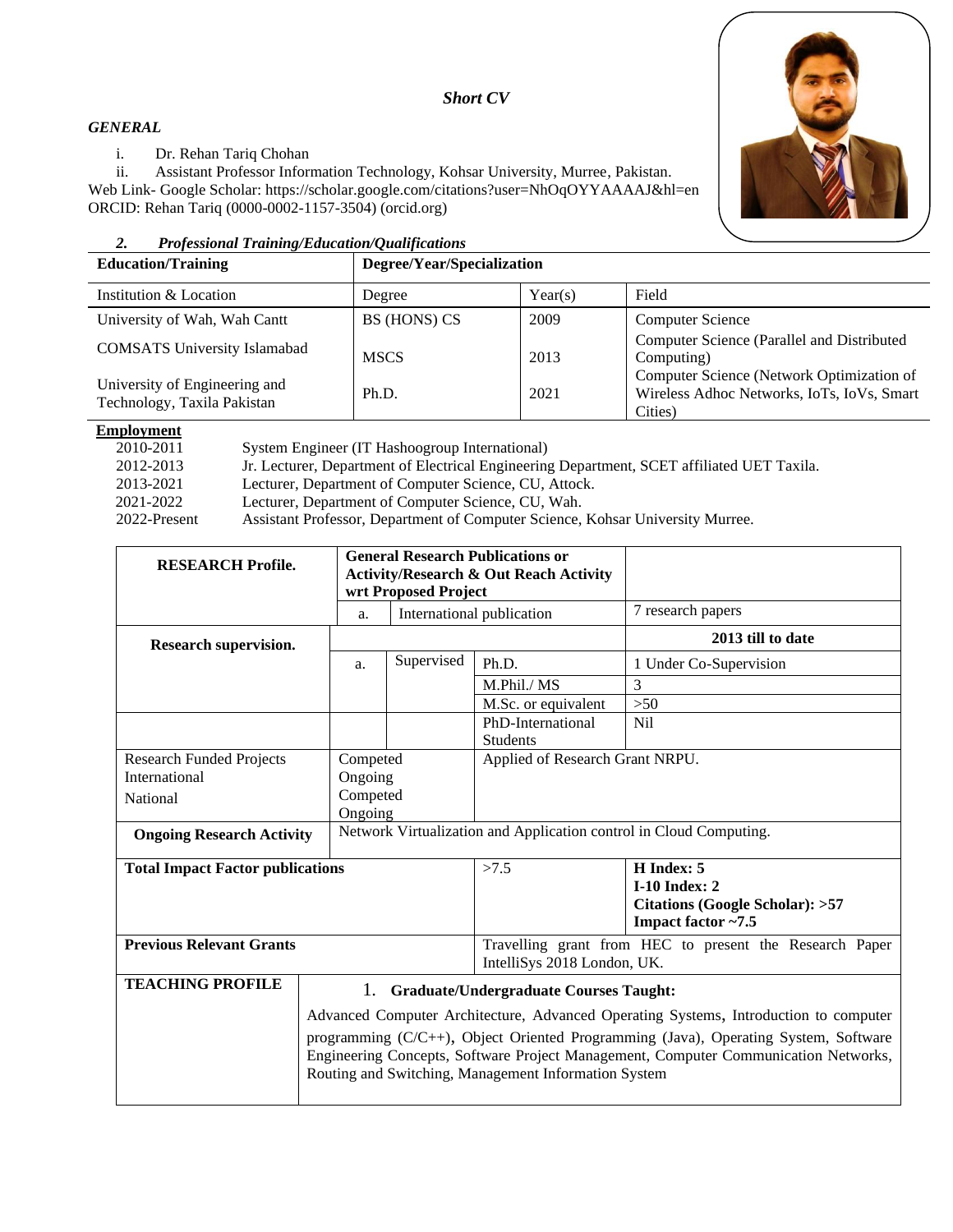# **AWARDS & HONORS/ACHIEVEMENTS/AFFILIATIONS**

- 1. Research Productivity Award 2018 COMSATS
- 2. Erusmundus Scholarship (PhD Switzerland) (Not Persued)
- 3. Appriciation Letter on Project delivery from Hashoogroup Management
- 4. Appriciation Letter on the rcomendaion of UNDP from Hashoogroup
- 5. HCIA / Routing and Switching from Huawei

### **MEMBERSHIPS IN ACADEMIC SOCIETIES**

- 1. Member Board of Studies University of Wah.
- 2. Member Asian council of Science Editors since 2021

# **ADMINISTRATIVE PROFILE**

| 1. | <b>AS Departmental Operating Officer</b>   |                                                                            |                                                                              |  |  |
|----|--------------------------------------------|----------------------------------------------------------------------------|------------------------------------------------------------------------------|--|--|
|    |                                            | <b>Managing Timetable and Resources</b>                                    | Coordination<br>with<br>University<br>administration and Dean's office       |  |  |
|    |                                            | Assist HoD in<br>academic<br>smooth<br>operations                          | academic<br>Member<br>review<br>campus<br>committee                          |  |  |
|    |                                            | Preparing documents for accreditation<br>of programs & Quality Assurance   | Reviewing/Evaluation<br>of<br>Faculty<br>Performance at the end of each term |  |  |
|    |                                            | Taking steps to enhance Faculty productivity                               |                                                                              |  |  |
| 2. | <b>AS Software Engineering Coordinator</b> |                                                                            |                                                                              |  |  |
|    |                                            | students<br>offering<br>to the<br>Course<br>according to scheme of studies | Assisting<br>HoD in planning academic<br>activities                          |  |  |
|    |                                            | Assisting HoD in process of Faculty<br><b>Evaluations and Assessments</b>  | <b>Managing Timetable and Resources</b>                                      |  |  |

## **TEACHING PROFILE**

Introduced Problem based learning strategies while teaching various Computing Courses. In addition, taught various courses such as

| 1. |                                     | <b>Graduate Courses Taught</b>                                                                                                           |                                                                                                                                |  |  |  |
|----|-------------------------------------|------------------------------------------------------------------------------------------------------------------------------------------|--------------------------------------------------------------------------------------------------------------------------------|--|--|--|
|    |                                     | <b>Advanced Computer Architecture</b>                                                                                                    | <b>Advanced Operating Systems</b>                                                                                              |  |  |  |
| 2. | <b>Undergraduate Courses Taught</b> |                                                                                                                                          |                                                                                                                                |  |  |  |
|    |                                     | Computer Programming C, C++, and   Management Information System<br>Java                                                                 |                                                                                                                                |  |  |  |
|    |                                     | Introduction to computer programming<br>$(C/C++)$<br><b>Object Oriented Programming (Java)</b><br><b>Computer Communication Networks</b> | <b>Operating System</b><br><b>Software Engineering Concepts</b><br><b>Software Project Management</b><br>Routing and Switching |  |  |  |